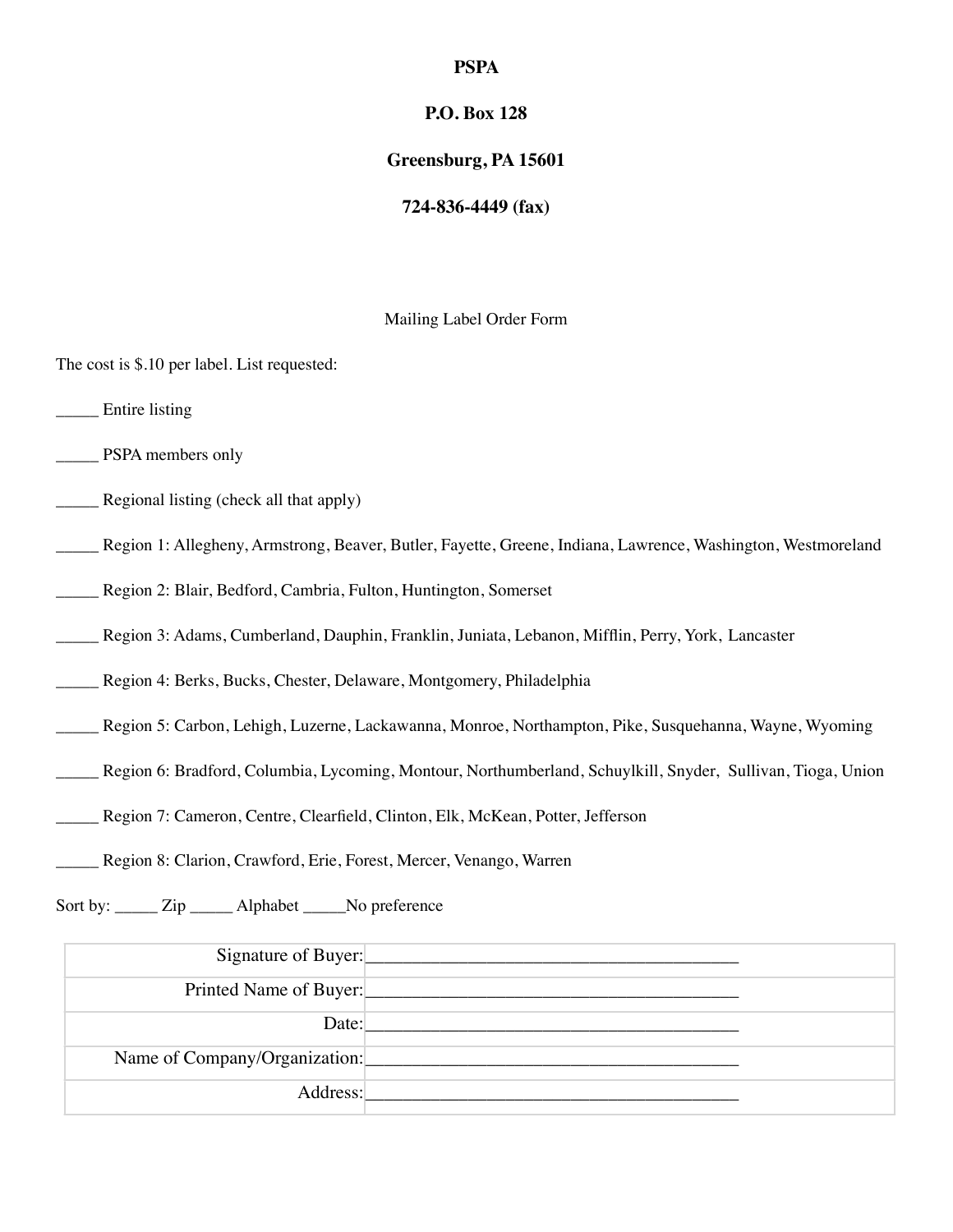# **PSPA**

# **P.O. Box 128**

# **Greensburg, PA 15601**

## **724-836-4449 (fax)**

| Address:                        |  |
|---------------------------------|--|
| City, State ZIP:                |  |
| Phone Number:                   |  |
| Mastercard/Visa Number:         |  |
| Name as Appears on Card:        |  |
| Expiration Date:                |  |
| Amount of Payment Enclosed: \$_ |  |

[Return with completed usage agreement](http://www.pspa.net/Forms/useage.html)

Please note: These are peel and stick laser labels.

### PSPA Mailing List

### Usage Agreement

The undersigned agrees to adhere to the following provisions concerning the use of names and addresses furnished on labels which the undersigned has ordered:

- 1. The names provided are confidential and proprietary information of the PSPA and may not be disclosed to any third party without express written permission of PSPA;
- 2. The names provided will be used for one-time **mailing use only**;
- 3. The names will be used only for the specific mailing for which they were ordered and for no other purpose, unless specifically authorized in writing;
- 4. The names will not be copied for use as a mailing list or otherwise;
- 5. The names will be used within a reasonable time after receipt in order to retain the advantages of list accuracy;
- 6. The PSPA is not required to provide forwarding address for undeliverable mail;
- 7. The use of the list for telemarketing purposes is strictly prohibited;
- 8. The buyer agrees to furnish PSPA with a copy or sample of printed material, literature, and advertising material made in accordance with this agreement.

This agreement shall be binding upon the undersigned, its principals and its agencies, agents, servants, licensees, subcontractors, affiliates, associates and assignees.